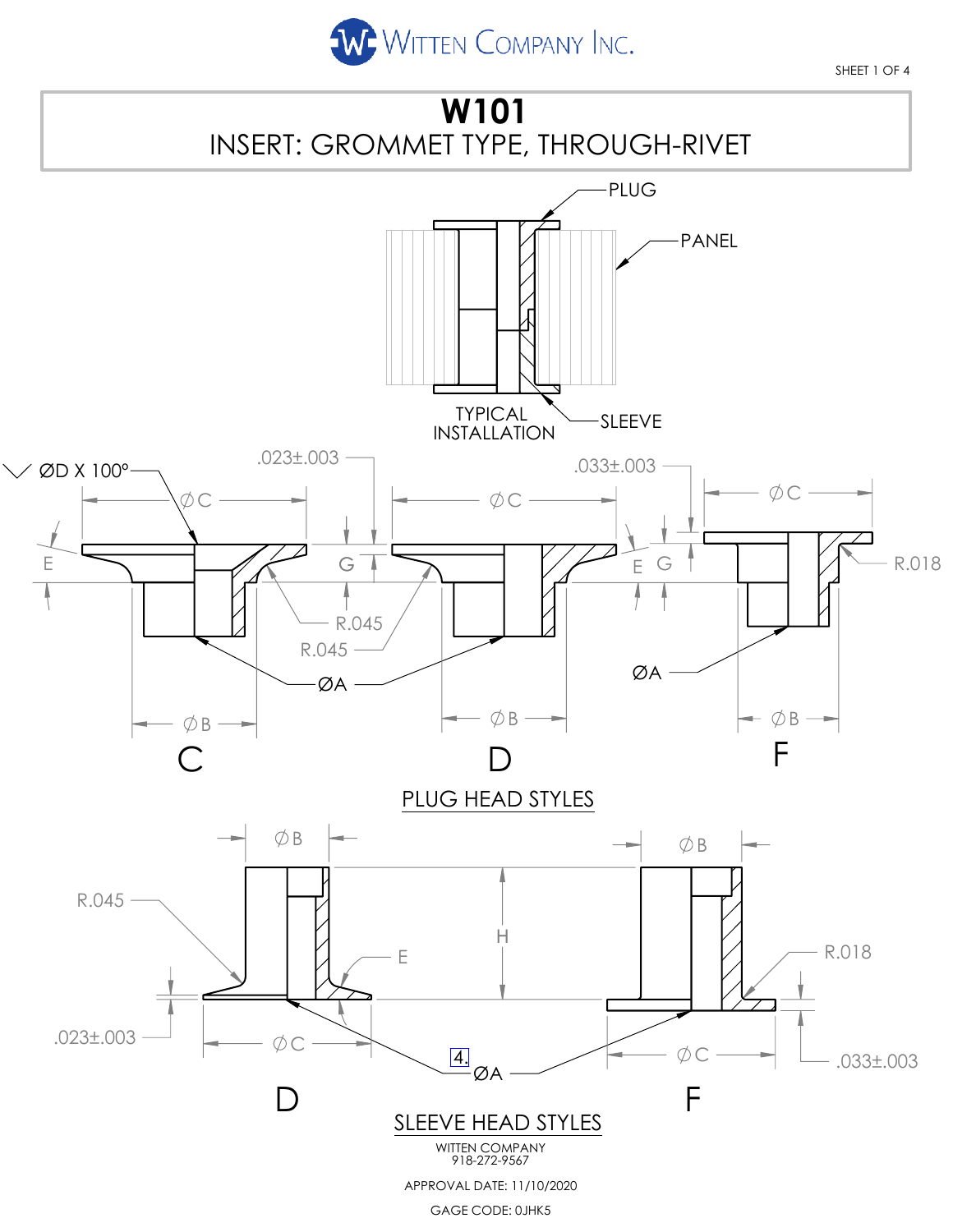

## **W101** INSERT: GROMMET TYPE, THROUGH-RIVET



**TABLE I**

| <b>SIZE</b><br><b>CODE</b> | ØA      | ØВ    | ØС    | ØD      | E            |
|----------------------------|---------|-------|-------|---------|--------------|
|                            | $+.002$ | ±.002 | ±.005 | $+.003$ | ±1°          |
|                            | $-.003$ |       |       | $-.004$ |              |
| 12                         | .133    | .278  | .500  | .233    | $13^{\circ}$ |
| 15                         | .168    | .278  | .500  | .295    | $13^\circ$   |
| 18                         | .194    | .309  | .625  | .362    | $13^\circ$   |
| 25                         | .256    | .372  | .750  | .486    | $14^{\circ}$ |
| 28                         | .289    | .403  | .812  | .501    | $14^{\circ}$ |
| 31                         | .318    | .466  | .875  | .574    | $14^{\circ}$ |
| 37                         | .381    | .622  | 1.000 | .704    | $14^{\circ}$ |

### **TABLE II**

| <b>MATL</b> |                                            |                                |  |  |
|-------------|--------------------------------------------|--------------------------------|--|--|
| <b>CODE</b> | <b>MATERIAL</b>                            | <b>FINISH</b>                  |  |  |
| 0           | AL ALLOY, GRADE 2024, TEMPER T4 OR T351    | ANODIZE PER MIL-A-8625 TYPE I, |  |  |
|             | PER SAE-AMS-QQ-A-225/6                     | <b>CLASS 1</b>                 |  |  |
|             | <b>CORROSION RESISTANT STEEL, TYPE 303</b> | PASSIVATE PER ASTM-A967        |  |  |
| 6           | CRES PER ASTM A 582                        |                                |  |  |
| 9           | CARBON STEEL PER ASTM A 108                | CAD PLATE PER SAE-AMS-QQ-P-    |  |  |
|             |                                            | 416, TYPE II, CLASS 2          |  |  |

NOTES:

1. ANY COMBINATION OF SLEEVE AND PLUG WITHIN RIVET SIZE MAY BE USED.<br>[2] 'C' HEAD STYLE IS AVAILABLE IN PLUG CONFIGURATION ONLY.<br>[3] REFER TO TABLE III TO SELECT A PLUG/SLEEVE COMBINATION FOR GIVEN PANEL THICKNESS.

[4] A SINGLE THROUGH HOLE DIAMETER IS USED FOR -03 AND -04 SLEEVE LENGTHS IN 25 AND 28 SIZES.<br>5. THE W101 GROMMETS ARE SELF-RETAINED THROUGH A TELESCOPE FIT.<br>6. CONSULT THE WITTEN COMPANY ENGINEERING DEPARTMENT FOR OTHER F

WITTEN COMPANY 918-272-9567

### APPROVAL DATE: 11/10/2020

#### GAGE CODE: 0JHK5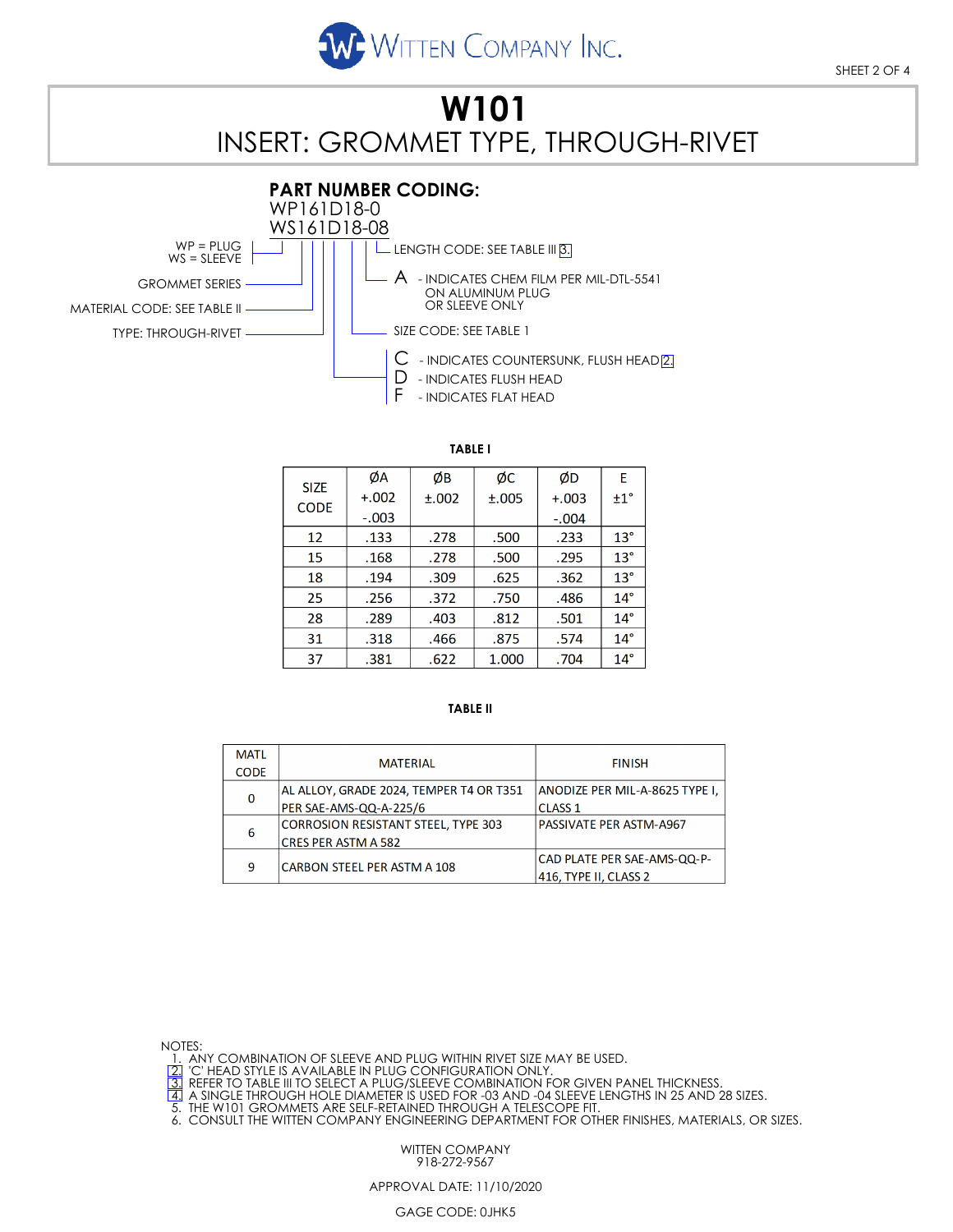

SHEET 3 OF 4

# **W101** INSERT: GROMMET TYPE, THROUGH-RIVET

## **TABLE III**

| <b>PANEL</b>     | <b>PLUG</b>    |                  |       | <b>SLEEVE</b> |                  |          |       |                            |
|------------------|----------------|------------------|-------|---------------|------------------|----------|-------|----------------------------|
| <b>THICKNESS</b> |                | G                |       |               |                  | н        |       |                            |
| <b>MINIMUM</b>   | <b>LENGTH</b>  | <b>SIZE CODE</b> |       | <b>LENGTH</b> | <b>SIZE CODE</b> |          |       |                            |
|                  | <b>CODE</b>    | 12, 15, 18       | 25,28 | 31,37         | <b>CODE</b>      | 12,15,18 | 25,28 | 31,37                      |
| .187             | x              | .085             | .120  | <b>NA</b>     | 03               | .103     | .067  | <b>NA</b>                  |
| .250             | 0              | .085             | .120  |               |                  | .165     | .130  | <b>NA</b>                  |
| .265             | 01             | .100             | .135  |               |                  |          |       |                            |
| .281             | 1              | .116             | .151  |               | 04               |          |       |                            |
| .296             | 11             | .131             | .167  | ΝA            |                  |          |       |                            |
| .312             | 2              | .147             | .183  |               |                  |          |       |                            |
| .327             | 21             | .163             | .198  |               |                  |          |       |                            |
| .344             | 3              | .179             | .214  |               |                  |          |       |                            |
| .359             | 31             | .194             | .230  |               |                  |          |       |                            |
| .375             | 0              | .085             | .120  | .190          |                  | .290     | .255  | 0.185<br>31<br><b>ONLY</b> |
| .390             | 01             | .100             | .135  | .206          |                  |          |       |                            |
| .406             | 1              | .116             | .151  | .221          |                  |          |       |                            |
| .421             | 11             | .131             | .167  | .237          | 06               |          |       |                            |
| .437             | 2              | .147             | .183  | .252          |                  |          |       |                            |
| .452             | 21             | .163             | .198  | .268          |                  |          |       |                            |
| .469             | 3              | .179             | .214  | .283          |                  |          |       |                            |
| .484             | 31             | .194             | .230  | .298          |                  |          |       |                            |
| .500             | 0              | .085             | .120  | .190          |                  | .415     | .380  | .310                       |
| .515             | 01             | .100             | .135  | .206          |                  |          |       |                            |
| .531             | 1              | .116             | .151  | .221          |                  |          |       |                            |
| .546             | 11             | .131             | .167  | .237          | 08               |          |       |                            |
| .562             | 2              | .147             | .183  | .252          |                  |          |       |                            |
| .577             | 21             | .163             | .198  | .268          |                  |          |       |                            |
| .594             | 3              | .179             | .214  | .283          |                  |          |       |                            |
| .609             | 31             | .194             | .230  | .298          |                  |          |       |                            |
| .625             | 0              | .085             | .120  | .190          |                  | .540     | .505  | .435                       |
| .640             | 01             | .100             | .135  | .206          |                  |          |       |                            |
| .656             | 1              | .116             | .151  | .221          |                  |          |       |                            |
| .672             | 11             | .131             | .167  | .237          | 10               |          |       |                            |
| .687             | 2              | .147             | .183  | .252          |                  |          |       |                            |
| .702             | 21             | .163             | .198  | .268          |                  |          |       |                            |
| .719             | 3              | .179             | .214  | .283          |                  |          |       |                            |
| .734             | 31             | .194             | .230  | .298          |                  |          |       |                            |
| .750             | 0              | .085             | .120  | .190          |                  |          | .630  | .560                       |
| .765             | 01             | .100             | .135  | .206          |                  | .665     |       |                            |
| .781             | 1              | .116             | .151  | .221          |                  |          |       |                            |
| .796             | 11             | .131             | .167  | .237          | 12               |          |       |                            |
| .812             | $\overline{2}$ | .147             | .183  | .252          |                  |          |       |                            |
| .827             | 21             | .163             | .198  | .268          |                  |          |       |                            |
| .844             | 3              | .179             | .214  | .283          |                  |          |       |                            |
| .859             | 31             | .194             | .230  | .298          |                  |          |       |                            |
| .875             | $\pmb{0}$      | .085             | .120  | .190          |                  | .790     | .755  | .685                       |
| .890             | 01             | .100             | .135  | .206          |                  |          |       |                            |
| .906             | $\mathbf{1}$   | .116             | .151  | .221          |                  |          |       |                            |
| .921             | 11             | .131             | .167  | .237          | 14               |          |       |                            |
| .937             | 2              | .147             | .183  | .252          |                  |          |       |                            |
| .952             | 21             | .163             | .198  | .268          |                  |          |       |                            |
| .969             | 3              | .179             | .214  | .283          |                  |          |       |                            |
| .984             | 31             | .194             | .230  | .298          |                  |          |       |                            |

WITTEN COMPANY 918-272-9567

APPROVAL DATE: 11/10/2020

GAGE CODE: 0JHK5